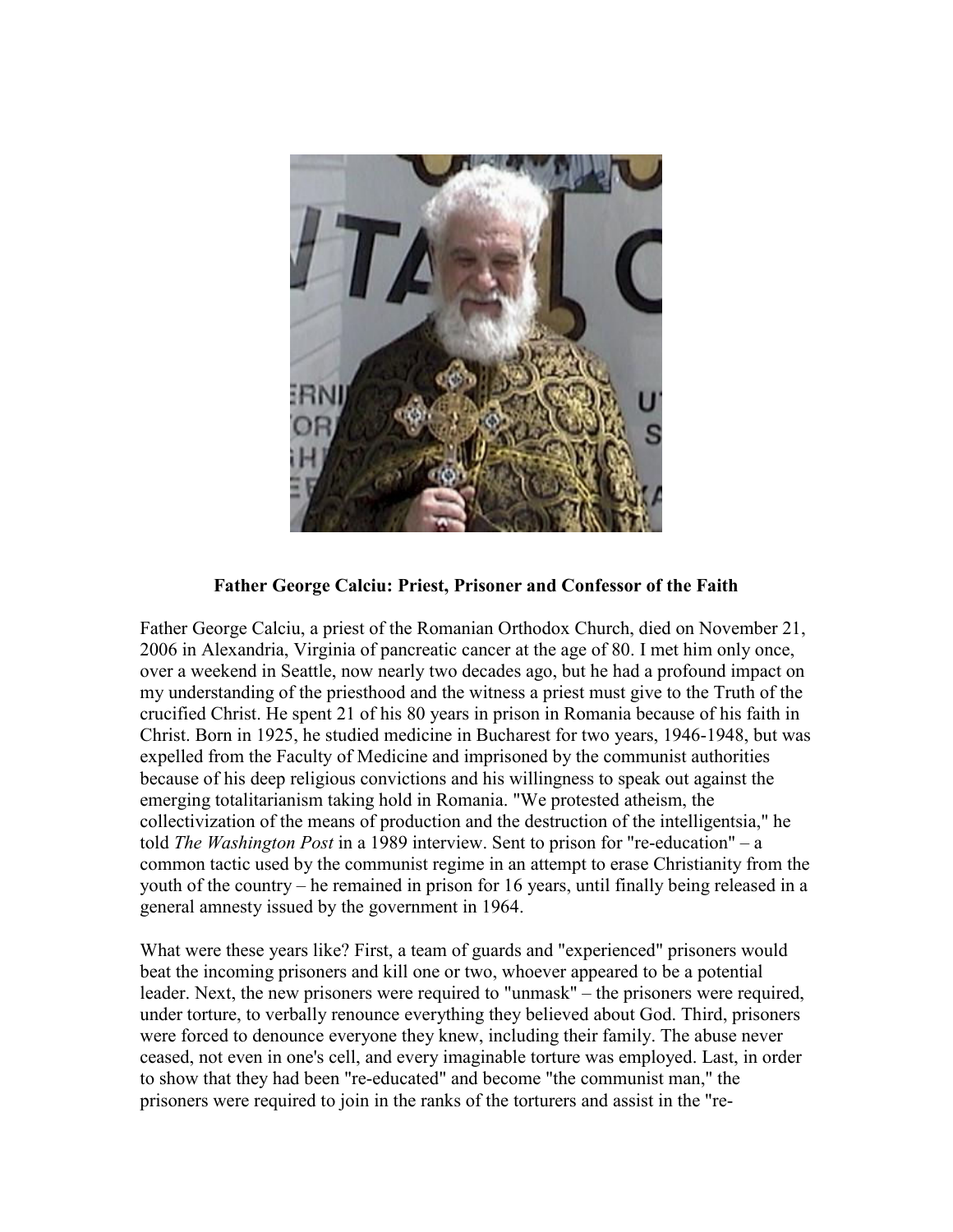education" of new prisoners. "It was during this fourth part that the majority of us tried to kill ourselves," Father George confessed.

During these 16 years in prison, he came to admire the priests who were jailed with him and his faith, in spite of the brutality of his surroundings, grew and deepened. It was in the Pitesti Prison that he came to the realization that he was called to the priesthood. "The priests were better prepared than we were. They knew what suffering was. They were prepared for it. They brought forgiveness to us, so to speak. I decided to dedicate the remaining years of my life to God and to become a priest."

After his release from prison, he married his wife, Andrea, in 1965. Initially forbidden by the government to study theology, he instead studied at the Faculty of Philosophy and Literature for four years and received a degree in French. Eventually, he was allowed to pursue a doctorate in theology with the blessings of Justinian, then the Patriarch of the Romanian Orthodox Church. "Justinian was amazing," Father Calciu once said. "He was very strong in his stand against the political administration, very strong. He made it possible for some of us to study theology."

Father Calciu was ordained to the priesthood in January, 1973 at the age of 48. After receiving his degree in theology, he was appointed by Patriarch Justinian as a professor at the Theological Seminary in Bucharest where he taught French and New Testament studies. He remained vocal in his criticism of the atheistic communist system, condemning the destruction of churches and widespread violation of human rights under the Ceausescu regime. "I declared communism, together with Marxism and materialism, to be a religion, a philosophy of hopelessness and despair, because a regime that demolishes churches to build taverns is a regime that has lost the notion of its true mission." Ceacusescu tolerated his pro-Christian, anti-Marxist sermons for the next few years, but following the death of Patriarch Justinian in 1977, conditions for the church worsened as the state tightened its control.

In the winter of 1978, Father Calciu announced plans for a series of 7 sermons during Lent, specifically addressing young people about religious faith. In these sermons, with as many as 600 people present, he contrasted what he called "the fullness of the Gospel life" to "the lies of materialism as a doctrine and the communist ideology of hatred." Because of these sermons "Ceausescu saw me as his personal enemy," Father Calciu later recalled. He was abruptly dismissed from the seminary for preaching these sermons in 1979, arrested, tried and sentenced to 10 years in prison. Severely mistreated, often beaten and placed in solitary confinement for months at a time, he was finally released by the Romanian government in 1984 under pressure from international political and religious leaders (Ronald Reagan, Margaret Thatcher and Pope John Paul II) and was forced to leave Romania in 1985. He immigrated to the United States and eventually settled in Virginia with his wife and son, Andrei, where he became the pastor of Holy Cross Romanian Orthodox Church.

What was his life like during this second imprisonment? Below is an excerpt from an interview he once gave about those years: "I was completely isolated in my cell. I knew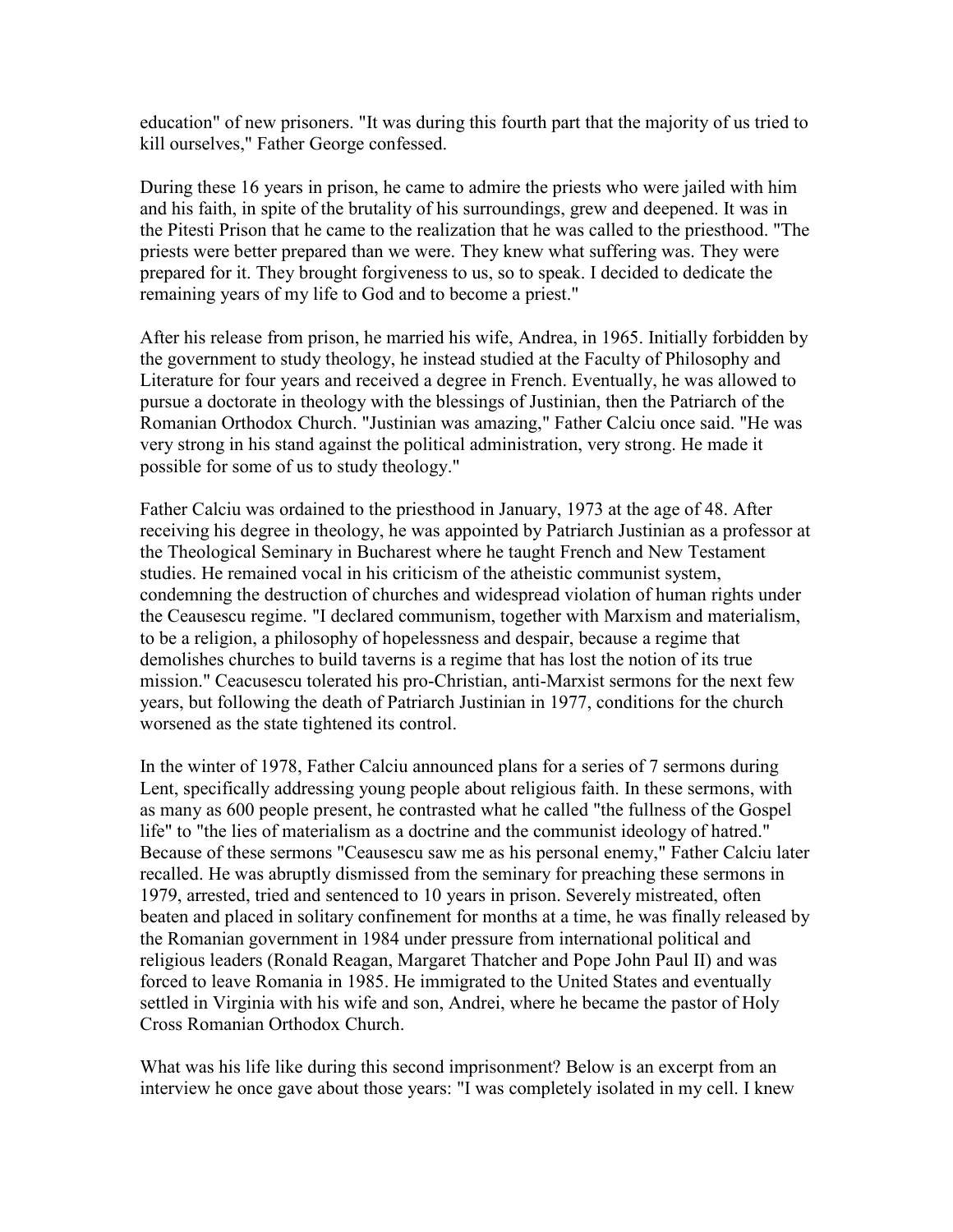nothing about my family. I was surrounded only by the hatred of the guards. Twice a day I was walked to the restroom to empty the *tineta* (a wooden or clay bowl which served as a latrine bucket). Those walks were the worst torture I experienced. I was insulted, hit and sometimes beaten; it happened that the contents of the *tineta* spilled onto the concrete and I was then forced to clean it up with my bare hands.

During my imprisonment I served the Holy Liturgy every Sunday and Church holiday from memory. At first the guards insulted me and beat me to make me give it up. I held fast and at last they left me alone. To their way of thinking I was crazy, but my craziness was the kind spoken of by Saint Paul: "For the preaching of the cross is to those that are perishing, foolishness; but unto us who are saved, it is the power of God. (l Corinthians. l: l8). It was one Sunday and I was isolated. It was one of the days without food and I couldn't serve the Divine Liturgy because I had no bread. The Orthodox Liturgy is celebrated with bread and wine, and the central moment is then when the Holy Spirit descends and transforms bread and wine into the Body and Blood of Christ in a real though invisible way. In prison we had no wine, but we had bread and through necessity because of these extreme circumstances, I felt my service was complete.

On that Sunday I asked the Lord to help me forget my sadness at the impossibility of serving the Holy Liturgy for lack of bread. Nevertheless, a thought came to me: to ask the guard for some bread. The most evil of the guards was on duty and I knew that my request would make him angry; he would insult me and he would ruin the peace I had in my soul for that holy day. But the thought persisted and grew so strong that I knocked on the iron door of the cell. A few minutes later the door was violently opened and the furious guard asked me: what was the matter? I asked him for a piece of bread, no more than an ounce, to use for serving the Holy Liturgy. My request seemed absurd to him; it was so unexpected that his mouth dropped open in amazement. He left slamming the door as violently as he had opened it. Many other hungry prisoners asked him for bread, but I was the first to ask for bread in order to serve the Divine Liturgy. I regretted my impulse, apprehensive about what would happen next.

Twenty minutes later the door of my cell opened half-way and quietly the guard gave me the ration for a whole day: four ounces of bread. He shut the door as quietly as he had opened it. And if I had not been holding the bread I would have thought that it was all an illusion. The Holy Liturgy I celebrated with that bread was the most profound and most sublime Holy Liturgy I have ever experienced. The service was two hours long and the guard did not disturb or insult me as at other times. Later, after I had finished the Liturgy and the fragrance of the prayer was still in my cell, the door opened quietly and the guard whispered: "Father, don't tell anyone I gave you bread, or you'll ruin me." I responded: "How could I tell this to anybody, mister first sergeant? You acted as an angel of God because the bread you gave me became the Body of Christ and your deed is now recorded in eternity." Without answering, he quietly shut the door, looking at me until the last moment. After that he never insulted me and during his eight hours of duty I had the most peaceful time of my imprisonment.